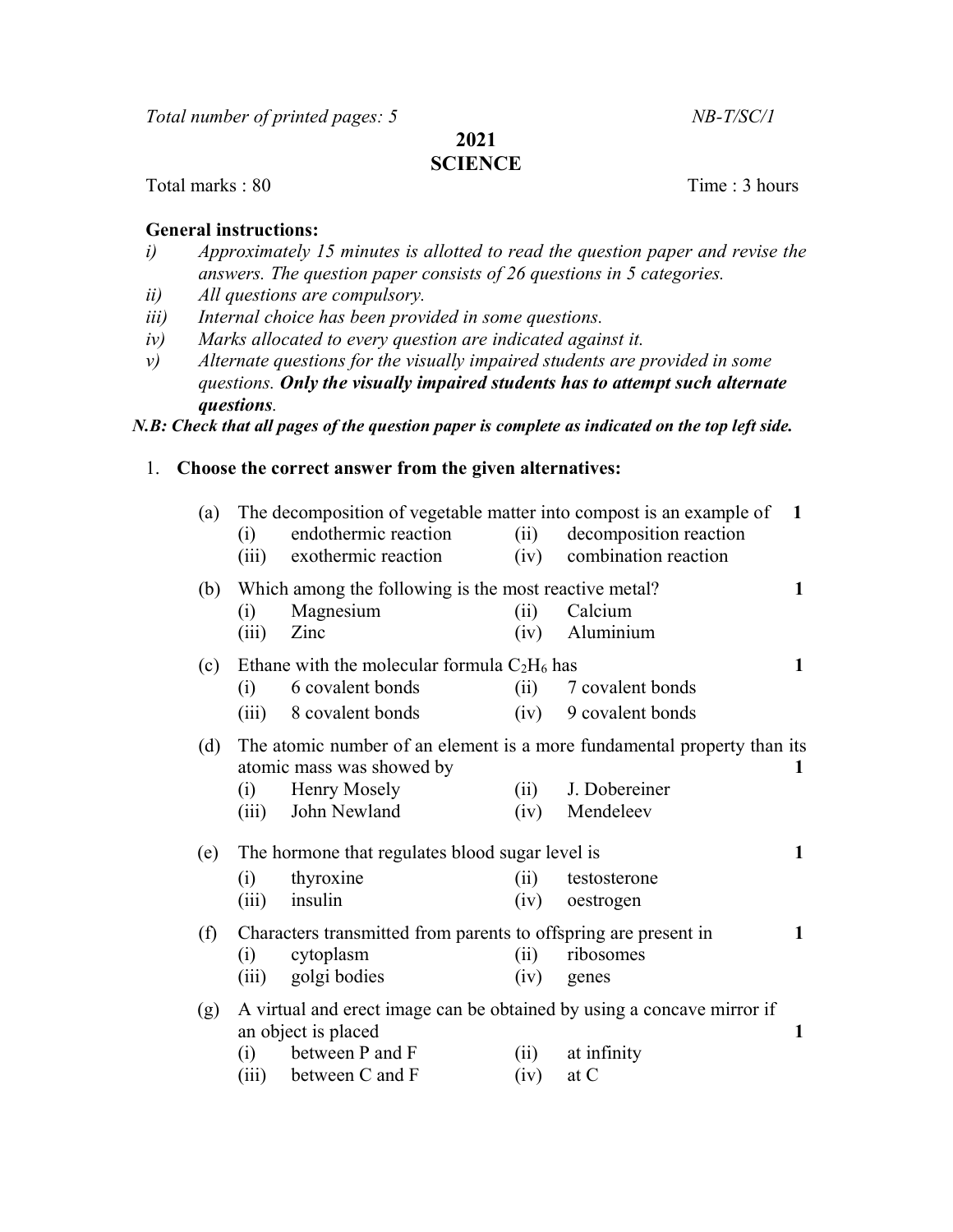|                                                             | The least distance of distinct vision for a young adult with normal<br>(h)                                                                                  |                                                                                                               |              |  |  |  |  |  |
|-------------------------------------------------------------|-------------------------------------------------------------------------------------------------------------------------------------------------------------|---------------------------------------------------------------------------------------------------------------|--------------|--|--|--|--|--|
|                                                             |                                                                                                                                                             | vision is<br>(i)<br>25m<br>2.5m<br>(ii)                                                                       | 1            |  |  |  |  |  |
|                                                             |                                                                                                                                                             | $(iii)$ 25cm<br>(iv)<br>2.5cm                                                                                 |              |  |  |  |  |  |
|                                                             | (i)                                                                                                                                                         | What do this symbol $\overline{-(\cdot)}$<br>represent in a circuit diagram?                                  | 1            |  |  |  |  |  |
|                                                             |                                                                                                                                                             | A closed switch<br>An open switch<br>(ii)<br>(i)                                                              |              |  |  |  |  |  |
|                                                             |                                                                                                                                                             | A battery<br>A wire joint<br>(iii)<br>(iv)                                                                    |              |  |  |  |  |  |
|                                                             | (i)                                                                                                                                                         | The nature of magnetic line passing through the center of a current<br>carrying circular loop would appear as | $\mathbf{1}$ |  |  |  |  |  |
|                                                             |                                                                                                                                                             | circular<br>eclipse<br>(i)<br>(ii)                                                                            |              |  |  |  |  |  |
|                                                             |                                                                                                                                                             | (iii) parabolic<br>straight line<br>(iv)                                                                      |              |  |  |  |  |  |
| Answer the following questions in one word or one sentence: |                                                                                                                                                             |                                                                                                               |              |  |  |  |  |  |
| 2.                                                          | Name any two natural acid-base indicators.<br>1                                                                                                             |                                                                                                               |              |  |  |  |  |  |
| 3.                                                          |                                                                                                                                                             | What is anodizing?                                                                                            | 1            |  |  |  |  |  |
| 4.                                                          | Write two allotropes of carbon.                                                                                                                             |                                                                                                               |              |  |  |  |  |  |
| 5.                                                          | What will be the ratio of $F_2$ progeny, if $F_1$ tall plants reproduce by<br>self-pollination?<br>$\mathbf{1}$                                             |                                                                                                               |              |  |  |  |  |  |
| 6.                                                          |                                                                                                                                                             | Name any two devices in which electric motors are used.                                                       | 1            |  |  |  |  |  |
| Answer the following questions in about 20-30 words:        |                                                                                                                                                             |                                                                                                               |              |  |  |  |  |  |
| 7.                                                          | Balance the following chemical equations:<br>(i) NaOH + H <sub>2</sub> SO <sub>4</sub> $\rightarrow$ Na <sub>2</sub> SO <sub>4</sub> + H <sub>2</sub> O     |                                                                                                               |              |  |  |  |  |  |
|                                                             | (ii) $Pb(NO_3) \rightarrow PbO + NO_2 + O_2$<br>$1+1=2$                                                                                                     |                                                                                                               |              |  |  |  |  |  |
|                                                             | Alternate question for the visually impaired students:<br>What is a balanced chemical equation? Why chemical equation needs to be<br>balanced?<br>$(1+1=2)$ |                                                                                                               |              |  |  |  |  |  |
| 8.                                                          |                                                                                                                                                             | Why does menstruation occur?                                                                                  | 2            |  |  |  |  |  |
| 9.                                                          | has? How can it be corrected?                                                                                                                               | A person has difficulty reading newspaper. What could be the defect the person<br>$1+1=2$                     |              |  |  |  |  |  |
| 10.                                                         |                                                                                                                                                             | State Ohm's Law. Express it mathematically.                                                                   | $1+1=2$      |  |  |  |  |  |
| 11.                                                         | State Fleming's Left Hand Rule.                                                                                                                             |                                                                                                               |              |  |  |  |  |  |
| Answer the following questions in about 40-60 words:        |                                                                                                                                                             |                                                                                                               |              |  |  |  |  |  |

12. What is a redox reaction? Give any two examples.  $1+2=3$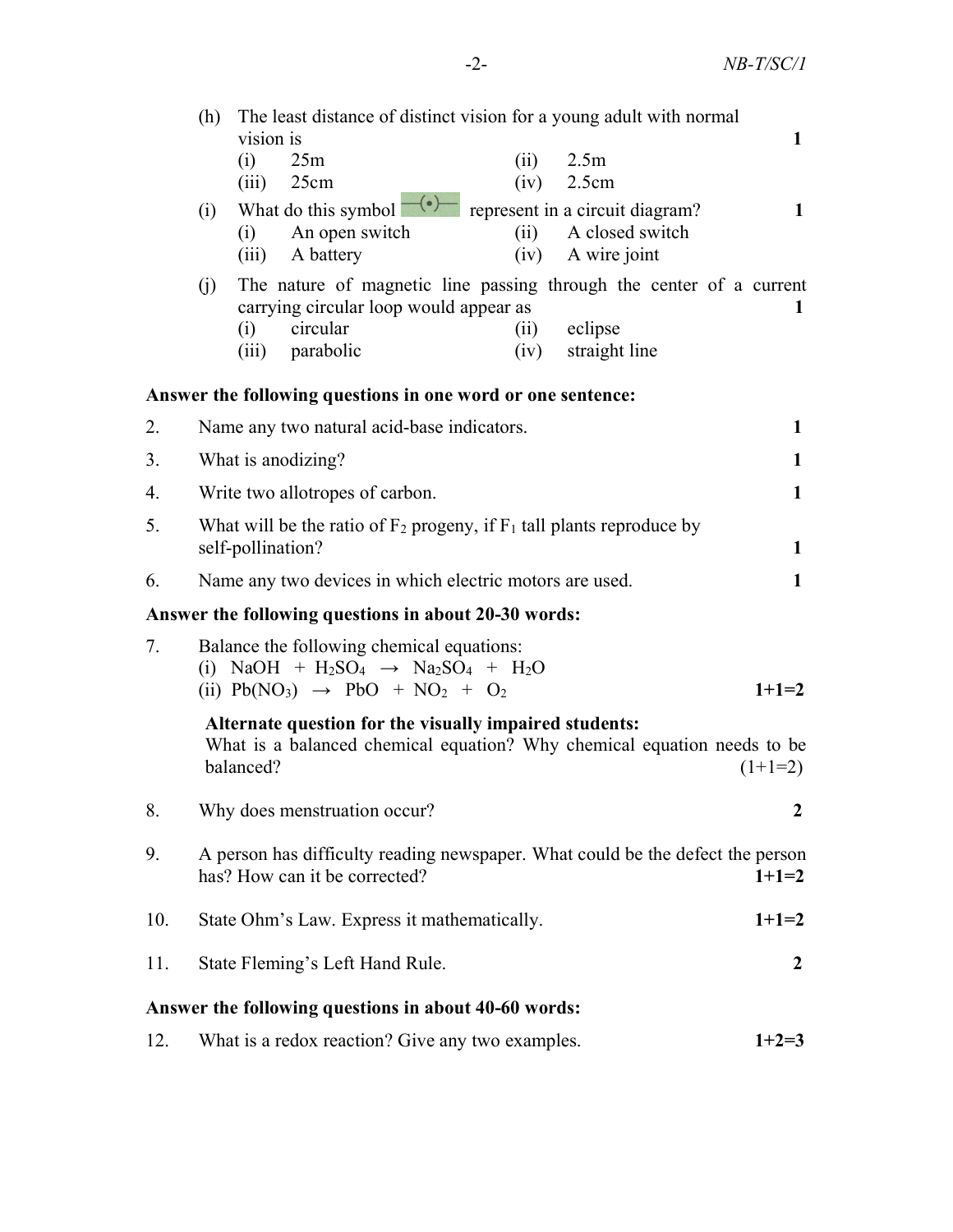13. a. Write any three uses of washing soda.

#### Or 3

- b. Write any three uses of bleaching powder.
- 14. Write any three differences between metals and non-metals basing on their physical properties. 3
- 15. Explain the cleansing action of soap and draw the formation of a micelle.

# Alternate question for the visually impaired students:

Differentiate between soaps and detergents. What causes hardness of water?  $(2+1=3)$ 

 $2+1=3$ 

- 16. State the three events that occur during the process of photosynthesis. 3
- 17. Why is it important for us to have iodised salt in our diet? Iodine is necessary for the synthesis of which hormone in the human body? Write one symptom caused due to lack of iodine in the diet.  $1+1+1=3$
- 18. Explain the sex determination in human beings.  $\frac{3}{3}$
- 19. a. An object 5cm in length is placed at a distance of 20cm in front of a convex mirror of radius of curvature 30cm. Find the position of the image, its nature and size.

### $\overline{Or}$  3

 b. A 2cm tall object is placed perpendicular to the principal axis of a convex lens of focal length 10cm. The distance of the object from the lens is 15cm. Find the nature, position and size of the image. Also, find its magnification.

### Alternate question for the visually impaired students:

Define: (i) Pole

(ii) Radius of curvature

- (iii) Principle axis of spherical mirrors.  $(3\times1=3)$
- 20. a. What is a spectrum? Explain in brief how rainbow is formed.

Or 
$$
1+2=3
$$

b. What is Tyndall effect? Explain in brief why the colour of the sky appears blue.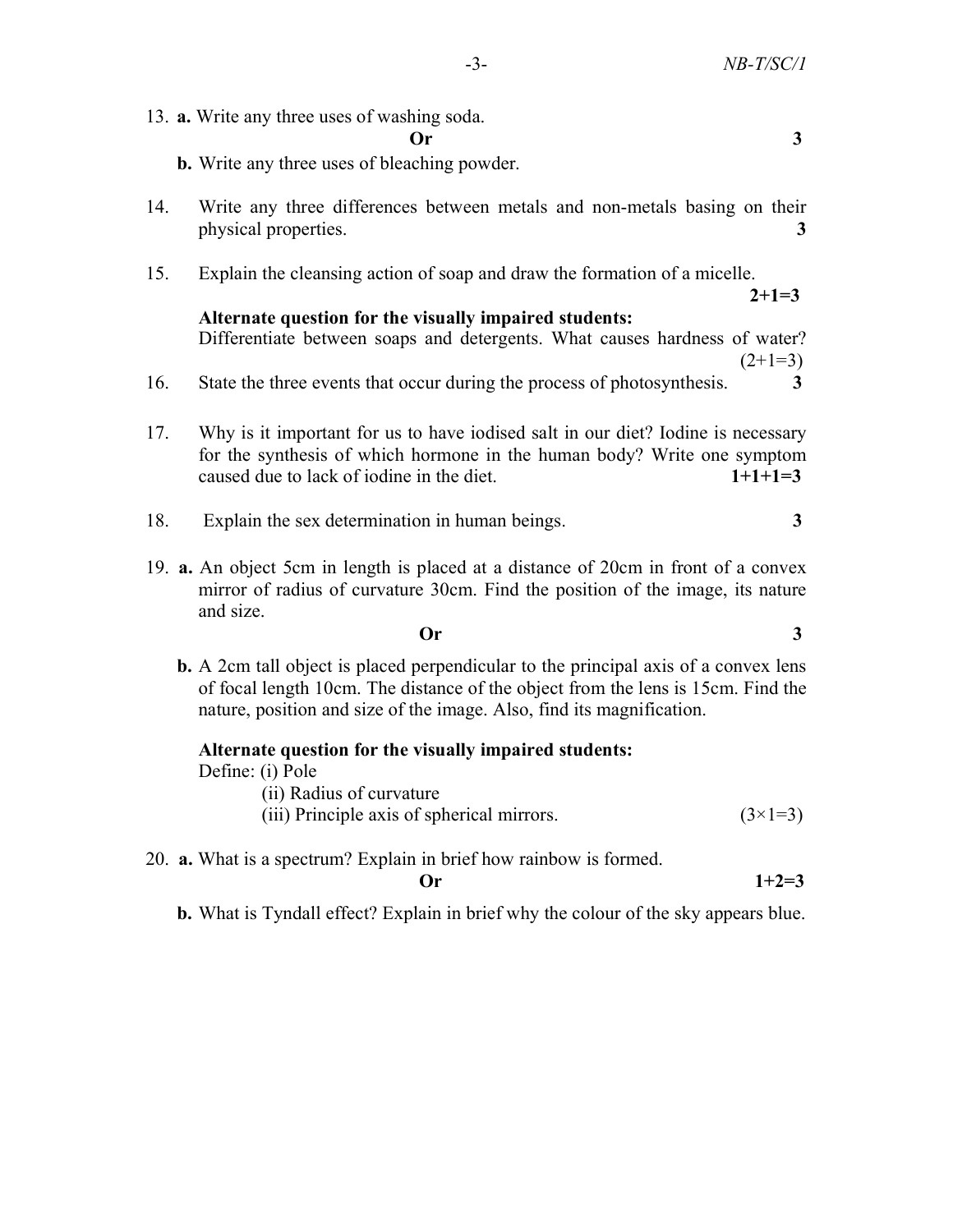21. **a.** An electric lamp, whose resistance is  $20\Omega$  and a conductor of  $4\Omega$  resistance are connected to a 6V battery in the given figure.



Calculate:

(i) the total resistance of the circuit

(ii) the current through the circuit

(iii) the potential difference across the electric lamp and conductor.

 $\overline{Or}$  3

 b. An electric bulb is connected to 220V mains. The current is 0.50A. What is the power of the bulb? If the bulb operates for 8 hours per day, what will be the cost of the energy to operate it for 30 days at  $\overline{5300}$  per kWh?

# Alternate question for the visually impaired students:

Write three applications of heating effect of electric current.  $(3\times1=3)$ 

### Answer the following questions in about 70-100 words:

- 22. On what basis did Mendeleev arrange the elements in his periodic table. State Mendeleev's periodic law. Write three limitations of Mendeleev's periodic  $table.$  1+1+3=5
- 23. a. Describe the structure of the human heart with a labelled diagram.

Or  $3+2=5$  b. Explain the mechanism for exchange of gases in human lungs, with a labelled diagram of the human respiratory system.

### Alternate question for the visually impaired students:

- (i) What is the function of carbohydrates in plants? How is it stored, if it is not used immediately?
- (ii) In what form is food stored in our body?
- (iii) What is the green pigment found in chloroplasts?
- (iv) Name a plant that takes  $CO<sub>2</sub>$  at night and act on it during the day.

 $(2+1+1+1=5)$